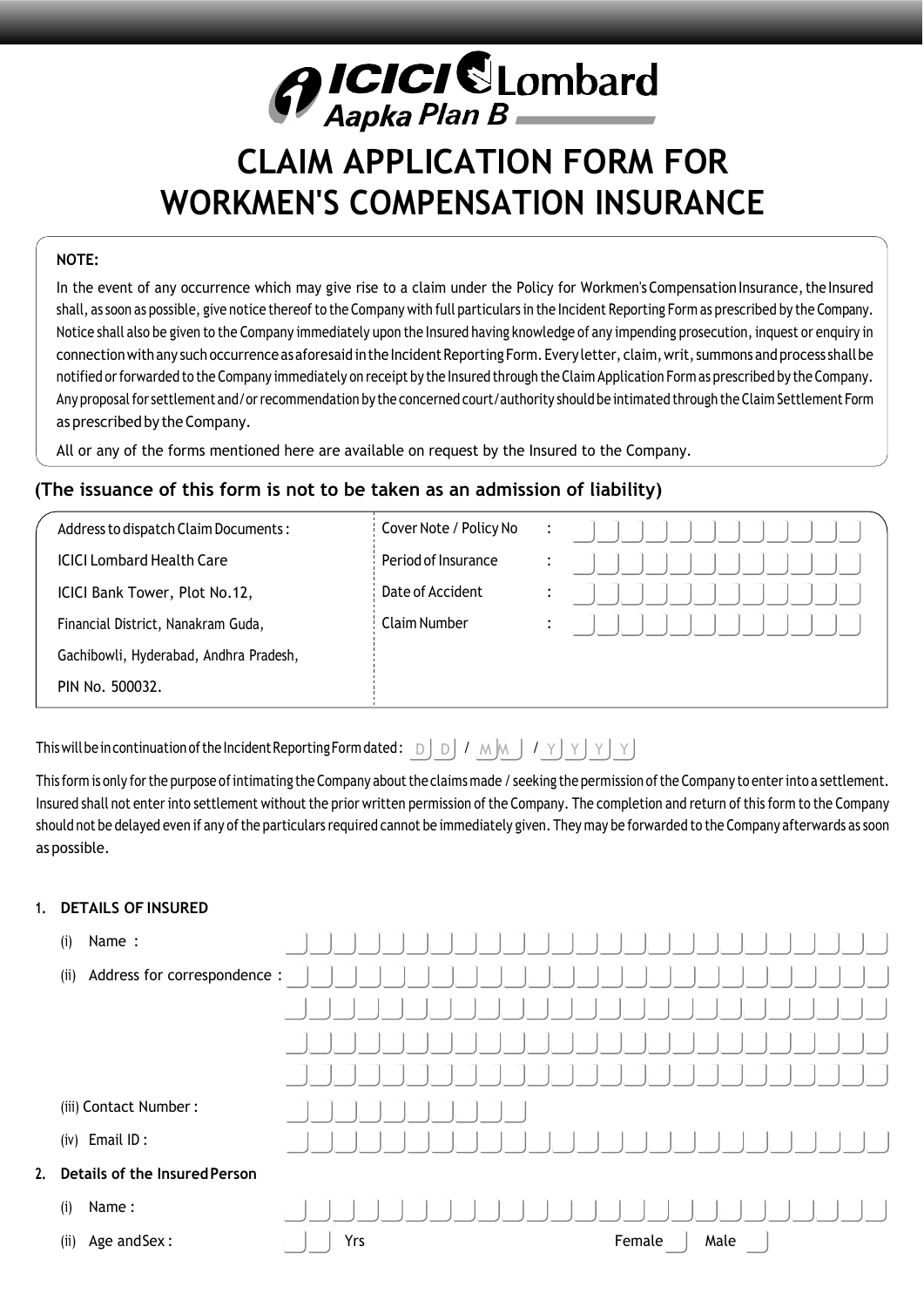|  | (iii) Residential Address: |  |
|--|----------------------------|--|
|--|----------------------------|--|

|    | (iii) | Residential Address:                                                                                   |  |             |     |                                                              |      |     |   |     |   |       |                                      |    |  |  |
|----|-------|--------------------------------------------------------------------------------------------------------|--|-------------|-----|--------------------------------------------------------------|------|-----|---|-----|---|-------|--------------------------------------|----|--|--|
|    |       |                                                                                                        |  |             |     |                                                              |      |     |   |     |   |       |                                      |    |  |  |
|    |       |                                                                                                        |  |             |     |                                                              |      |     |   |     |   |       |                                      |    |  |  |
|    |       |                                                                                                        |  |             |     |                                                              |      |     |   |     |   |       |                                      |    |  |  |
| 3. |       | <b>Details of occupation</b>                                                                           |  |             |     |                                                              |      |     |   |     |   |       |                                      |    |  |  |
|    | (i)   | What is the occupation in which the injured person is employed?                                        |  |             |     |                                                              |      |     |   |     |   |       |                                      |    |  |  |
|    | (i)   | Was the injured person engaged in this occupation when the accident occurred?                          |  |             |     |                                                              |      |     |   | Yes |   | No    |                                      |    |  |  |
|    | (iii) | If not state fully the nature of the work he was doing at the time of the accident?                    |  |             |     |                                                              |      |     |   |     |   |       |                                      |    |  |  |
| 4. |       | <b>Details of employment</b>                                                                           |  |             |     |                                                              |      |     |   |     |   |       |                                      |    |  |  |
|    | (i)   | Is the injured person in your direct employment?                                                       |  |             | Yes | No                                                           |      |     |   |     |   |       |                                      |    |  |  |
|    | (ii)  | If not give name and address of Contractor?                                                            |  |             |     |                                                              |      |     |   |     |   |       |                                      |    |  |  |
|    |       | (iii) When did the injured person enter your service?                                                  |  |             |     | Date: $D \parallel D \parallel I \mod J \quad Y \parallel Y$ |      |     |   | Y   | Y |       |                                      |    |  |  |
| 5. |       | <b>Details of the Accident</b>                                                                         |  |             |     |                                                              |      |     |   |     |   |       |                                      |    |  |  |
|    | (i)   | Date and time of accident                                                                              |  | Date $\Box$ | D   | $M$ $M$ $Y$                                                  |      | YJY | Y |     |   | Time: |                                      |    |  |  |
|    | (ii)  | Place of accident                                                                                      |  |             |     |                                                              |      |     |   |     |   |       |                                      |    |  |  |
|    | (iii) | Give brief description of the accident                                                                 |  |             |     |                                                              |      |     |   |     |   |       |                                      |    |  |  |
|    |       |                                                                                                        |  |             |     |                                                              |      |     |   |     |   |       |                                      |    |  |  |
|    |       |                                                                                                        |  |             |     |                                                              |      |     |   |     |   |       |                                      |    |  |  |
|    |       |                                                                                                        |  |             |     |                                                              |      |     |   |     |   |       |                                      |    |  |  |
|    | (iv)  | Was the claimant at the time of accident in the course of employment. If yes, state details.           |  |             |     |                                                              |      |     |   |     |   | Yes   |                                      | No |  |  |
|    | (V)   | Was the injured person under the influence of alcohol or other intoxicant<br>the time of the accident? |  |             |     |                                                              |      |     |   |     |   | Yes   |                                      | No |  |  |
|    |       | (vi) Was he guilty of any misconduct or disobedience to orders / rules, due to                         |  |             |     |                                                              |      |     |   |     |   | Yes   | <b>The Contract of Contract Inc.</b> | No |  |  |
|    |       | which incident occurred? If so, please give full particulars.                                          |  |             |     |                                                              |      |     |   |     |   |       |                                      |    |  |  |
|    |       |                                                                                                        |  |             |     |                                                              |      |     |   |     |   |       |                                      |    |  |  |
|    |       | (vii) Are you satisfied that the injured person has met with a bonafide accident of employment ? Yes   |  |             |     |                                                              |      |     |   |     |   |       |                                      | No |  |  |
| 6. |       | Details of Injury                                                                                      |  |             |     |                                                              |      |     |   |     |   |       |                                      |    |  |  |
|    | (i)   | Give a brief description of injury?                                                                    |  |             |     |                                                              |      |     |   |     |   |       |                                      |    |  |  |
|    |       |                                                                                                        |  |             |     |                                                              |      |     |   |     |   |       |                                      |    |  |  |
|    | (ii)  | What is the % of disability if any?<br>Attach a certificate of doctor confirming disability?           |  |             |     | $\%$                                                         |      |     |   |     |   |       |                                      |    |  |  |
| 7. |       | (iii) What is the probable period of the disablement?<br><b>Details of Hospital</b>                    |  |             |     |                                                              | Days |     |   |     |   |       |                                      |    |  |  |
|    | (i)   | Has the injured person been removed to hospital or medically attended?                                 |  |             |     |                                                              |      | Yes |   | No  |   |       |                                      |    |  |  |
|    | (ii)  | If yes, give name and address of hospital attending to injured person?                                 |  |             |     |                                                              |      |     |   |     |   |       |                                      |    |  |  |
|    |       |                                                                                                        |  |             |     |                                                              |      |     |   |     |   |       |                                      |    |  |  |
|    |       |                                                                                                        |  |             |     |                                                              |      |     |   |     |   |       |                                      |    |  |  |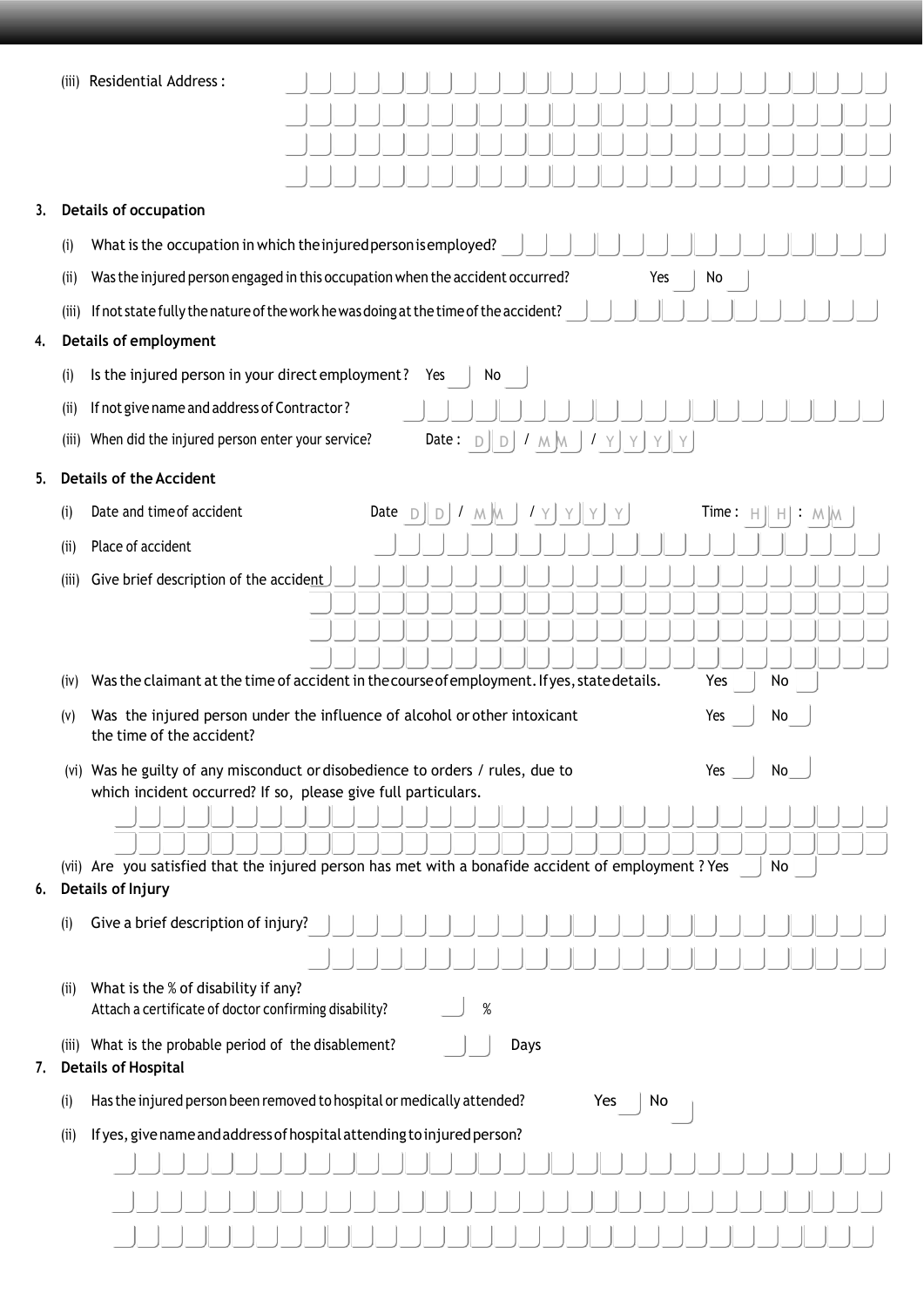|    | (iii) | Date of admission in hospital                                                                                                                                                                                             |  |     | Date: $D$ $D$ $J$ $M$ $M$ $J$ $Y$ $Y$ $Y$ $Y$ |    |     |             |                                                                                                     |                                             |
|----|-------|---------------------------------------------------------------------------------------------------------------------------------------------------------------------------------------------------------------------------|--|-----|-----------------------------------------------|----|-----|-------------|-----------------------------------------------------------------------------------------------------|---------------------------------------------|
|    | (iv)  | Date of discharge from hospital.                                                                                                                                                                                          |  |     | Date: $D$ , $D$ , $I$ , $M$ , $J$ , $Y$       |    |     | $Y$ $Y$ $Y$ |                                                                                                     |                                             |
| 8. | (i)   | Whether injured person has returned to work?                                                                                                                                                                              |  | Yes |                                               | No |     |             |                                                                                                     |                                             |
|    |       | (ii) If yes, then the date of return and no. of days of absence?                                                                                                                                                          |  |     |                                               |    |     |             | Date $D$ , $D$ , $I$ , $M$ , $M$ , $I$ , $Y$ , $Y$ , $Y$ , $Y$                                      | Days                                        |
| 9. |       | <b>Court Procedure</b>                                                                                                                                                                                                    |  |     |                                               |    |     |             |                                                                                                     |                                             |
|    | (i)   | Has any case been filed in any court of law/tribunal<br>against you, in relation to the accident?                                                                                                                         |  |     |                                               |    |     | Yes $ $     | No                                                                                                  |                                             |
|    | (i)   | Have any notices / summons of the court been received by you?<br>If yes, please provide copies of the same.                                                                                                               |  |     |                                               |    | Yes |             | No                                                                                                  |                                             |
|    | (iii) | Date and time of receipt of notice/summons from the authorities                                                                                                                                                           |  |     |                                               |    |     |             |                                                                                                     | Date: $D/D$ / $M/M$ / $Y$ $Y$ $Y$           |
|    |       |                                                                                                                                                                                                                           |  |     |                                               |    |     |             | Time: $\left  \begin{array}{c} \end{array} \right $ : $\left  \begin{array}{c} \end{array} \right $ |                                             |
|    | (IV)  | What is the present status of the proceedings? Also give the next date of hearing.                                                                                                                                        |  |     |                                               |    |     |             |                                                                                                     |                                             |
|    | (V)   | Provide copies of all the documents that have been submitted to the Court either by you or<br>the workmen/claimants, and copies of all the documents received with the notice from the court.                             |  |     |                                               |    |     |             |                                                                                                     |                                             |
|    |       | (vi) Has the court passed any interim or final order? If yes, please provide copies of the same.                                                                                                                          |  |     |                                               |    |     |             | Yes                                                                                                 | No                                          |
|    |       | (vii) Has the subject matter of the alleged claim/complaint been earlier<br>reported to the Company by an Incident Reporting Form? If yes,<br>please provide date of Incident Reporting Form, and append copy<br>there of |  |     |                                               |    |     |             | Yes $\vert$                                                                                         | No<br>Date: $D/D$ / $M/M$ / $Y$ $Y$ $Y$ $Y$ |
|    |       | (viii) If no, kindly submit a duly completed Incident Reporting Form / or<br>set out here the Insured's views/comments on the alleged incident<br>which has resulted in the alleged claim or compliant arising.           |  |     |                                               |    |     |             |                                                                                                     |                                             |
|    | (ix)  | The Insured's proposed response to the alleged claim/complaint?                                                                                                                                                           |  |     |                                               |    |     |             |                                                                                                     |                                             |
|    | (X)   | Does the insured propose to/has already availed of, any legal advise.                                                                                                                                                     |  |     |                                               |    |     |             | Yes                                                                                                 | No                                          |
|    | (X1)  | If Yes, details of the lawyer/law firm together with their opinion.                                                                                                                                                       |  |     |                                               |    |     |             |                                                                                                     |                                             |
|    |       | (xii) If No, the proposed steps by the Insured to evaluate the legal liability<br>risk in the context of its response/proposed response and the facts having<br>bearing on the matter.                                    |  |     |                                               |    |     |             |                                                                                                     |                                             |
|    |       | 10. Miscellaneous                                                                                                                                                                                                         |  |     |                                               |    |     |             |                                                                                                     |                                             |
|    | (i)   | Details of claims if any preferred by the affected party / claimant for the same loss from another source.                                                                                                                |  |     |                                               |    |     |             |                                                                                                     |                                             |
|    |       |                                                                                                                                                                                                                           |  |     |                                               |    |     |             |                                                                                                     |                                             |

- (ii) Any other evidence in support of claim.
- (iii) Give particulars of any other insurance, in respect of the same risk.
- (iv) Give name and address of witness if any?

I/We, the above named, do hereby, to the best of my/our knowledge and belief, warrant the truth of the foregoing statements in every respect; and I/We agree that if I/We have made, or in any further declaration the Company may require in respect of the said accident, shall make any false or fraudulentstatement, or any suppression or concealment, my/ourclaimshallbeabsolutely forfeited, and the Policy shall benullandvoid.

Receipt and/or acceptance of the "Consent / Claim Application Form" shall not constitute or deem to constitute an approval for a settlement in terms of this clause and the Company reserves the right not to grant the permission.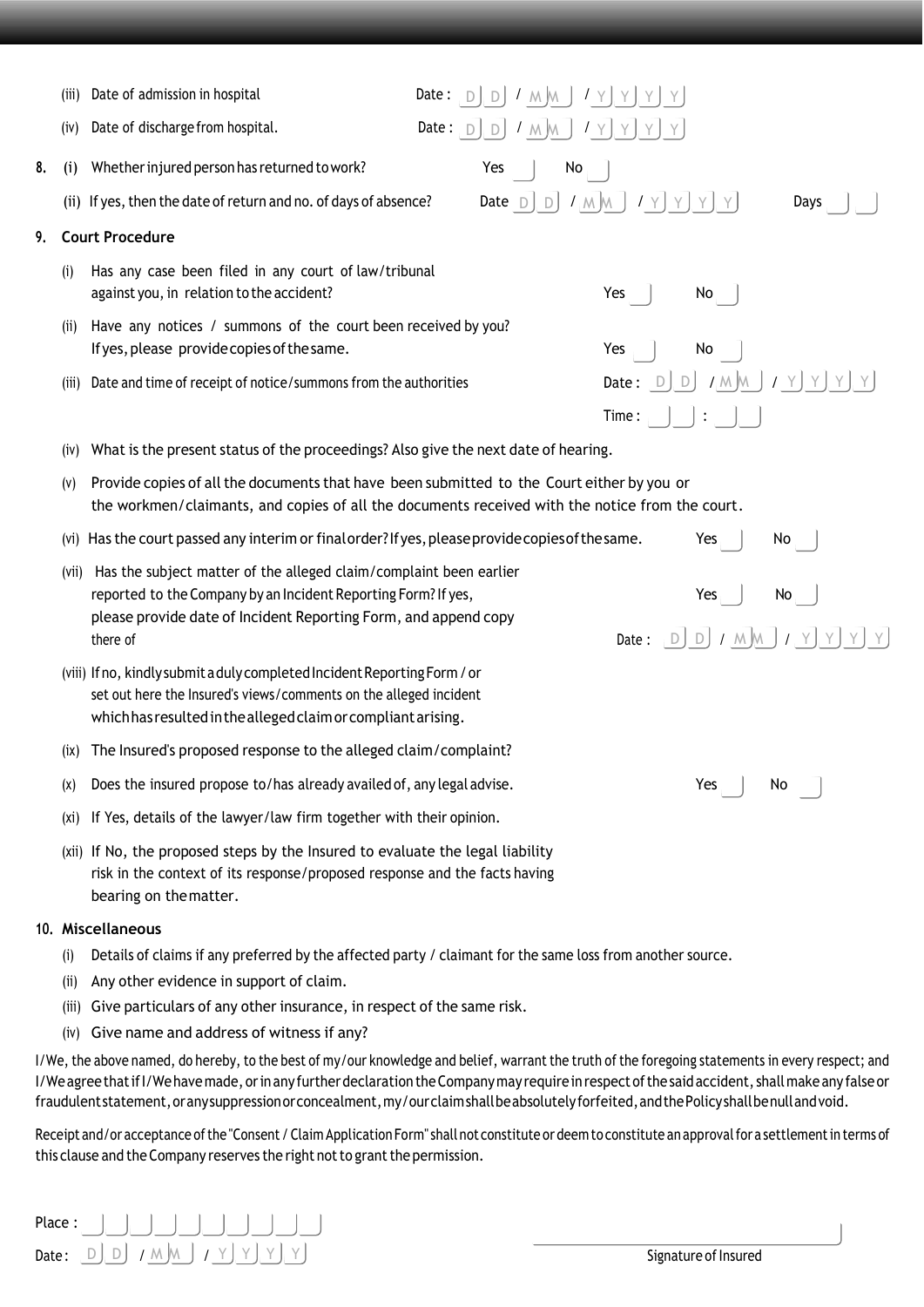#### **Statement of Wages**

The object of this statement is to ascertain the injured person's average monthly earnings. Please therefore observe the following instructions very carefully.Failuretodosowillentailunnecessarycorrespondenceandcauseunduedelayinthesettlementoftheclaim.

- 1. Ifthe injured person has been in the service during a continuous period. (not broken by an absence of 14 or more consecutive days) of 12 months ormore, thenenter the wages etc. paid to him ineach month during 12 months immediately preceding the accident.
- 2. If he has been in the service during a continuous period ofless than 12 months but more than a month then enterthe wages etc. paid to him in each month during such period immediately preceding the accident.
- 3. If he has been in the service during a continuous period of less than one month, than enter the wages paid to another workman employed on similar work during 12 months immediately preceding the accidenti.e. accident to the workmen in respect of whom the claim is being submitted.
- 4. If you have no workman employed on similar work and for 12 months then enterthe wages etc. paid to the injured workmen himself during whatever period of service he has put immediately preceding the accident.
- 5. Please specify the period for which wages have been entered in this statement by mentioning the date ofthe beginning ofthe period and the end of the period which should be the date prior to the date of accident.
- 6. Pleasedo not mentionmerely the rateofwages.Givefulldetails asabove.

| Month | Wages                          | <b>Bonus</b><br>Value of Free Quarters and Any Other |  |  |  |  |
|-------|--------------------------------|------------------------------------------------------|--|--|--|--|
|       |                                |                                                      |  |  |  |  |
|       |                                |                                                      |  |  |  |  |
|       |                                |                                                      |  |  |  |  |
|       |                                |                                                      |  |  |  |  |
|       | Total                          |                                                      |  |  |  |  |
|       | Total including all Allowamces |                                                      |  |  |  |  |

(a) Were the above stated wages paid, or fallen due for payment, to the injured person?

### (b) Was the injured person absent from work at any time, during the above stated period, for 14 or more consecutive days? If so, give the following particulars:-

| Absent<br>tor | davs | $-$<br>from<br>$1 - 1$ | I٨.<br>ΛΛ |  |  | to | -<br>$\overline{\phantom{a}}$<br>$\sim$ | <b>IA</b><br>MΛ |  |  |  |  |
|---------------|------|------------------------|-----------|--|--|----|-----------------------------------------|-----------------|--|--|--|--|
|---------------|------|------------------------|-----------|--|--|----|-----------------------------------------|-----------------|--|--|--|--|

Date :  $\textsf{D}$   $\textsf{D}$   $\textsf{D}$   $\textsf{D}$   $\textsf{M}$   $\textsf{M}$   $\textsf{M}$   $\textsf{N}$   $\textsf{N}$   $\textsf{N}$   $\textsf{N}$   $\textsf{N}$   $\textsf{N}$   $\textsf{N}$   $\textsf{N}$   $\textsf{N}$   $\textsf{N}$   $\textsf{N}$   $\textsf{N}$   $\textsf{N}$   $\textsf{N}$   $\textsf{N}$   $\textsf{N}$   $\textsf{N}$ 

 $B)$   $N_0$ 

Address to dispatch the documents: ICICI LOMBARD HEALTHCARE

WC Claims - Claim No

ICICI Bank Tower, Plot No. 12, Financial District, Nanakram Guda, Gachibowli, Hyderabad, Andhra Pradesh, Pin Code: 500032

# **Direct Fund Transfer/EFT Mandate Form**

|  | A) Would you like to opt for Electronic Fund Transfer as mode of payment ? | A) Yes |
|--|----------------------------------------------------------------------------|--------|
|  |                                                                            |        |

|                                                                   | $-1$ |
|-------------------------------------------------------------------|------|
| B) If yes, kindly provide the below mentioned details:            |      |
| • Payee Name (as per bank records):                               |      |
| • Payee Account No.:                                              |      |
| Savings  <br>Current  <br>Others (specify):<br>• Type of Account: |      |
| • Name of the Bank                                                |      |
| • Branch Name:                                                    |      |
| • Address of the Bank:                                            |      |
|                                                                   |      |
| • IFSC Code No. of the Bank:                                      |      |
| • MICR Code No. of the Bank:                                      |      |
| • Permanent Account Number (PAN) of Payee :                       |      |